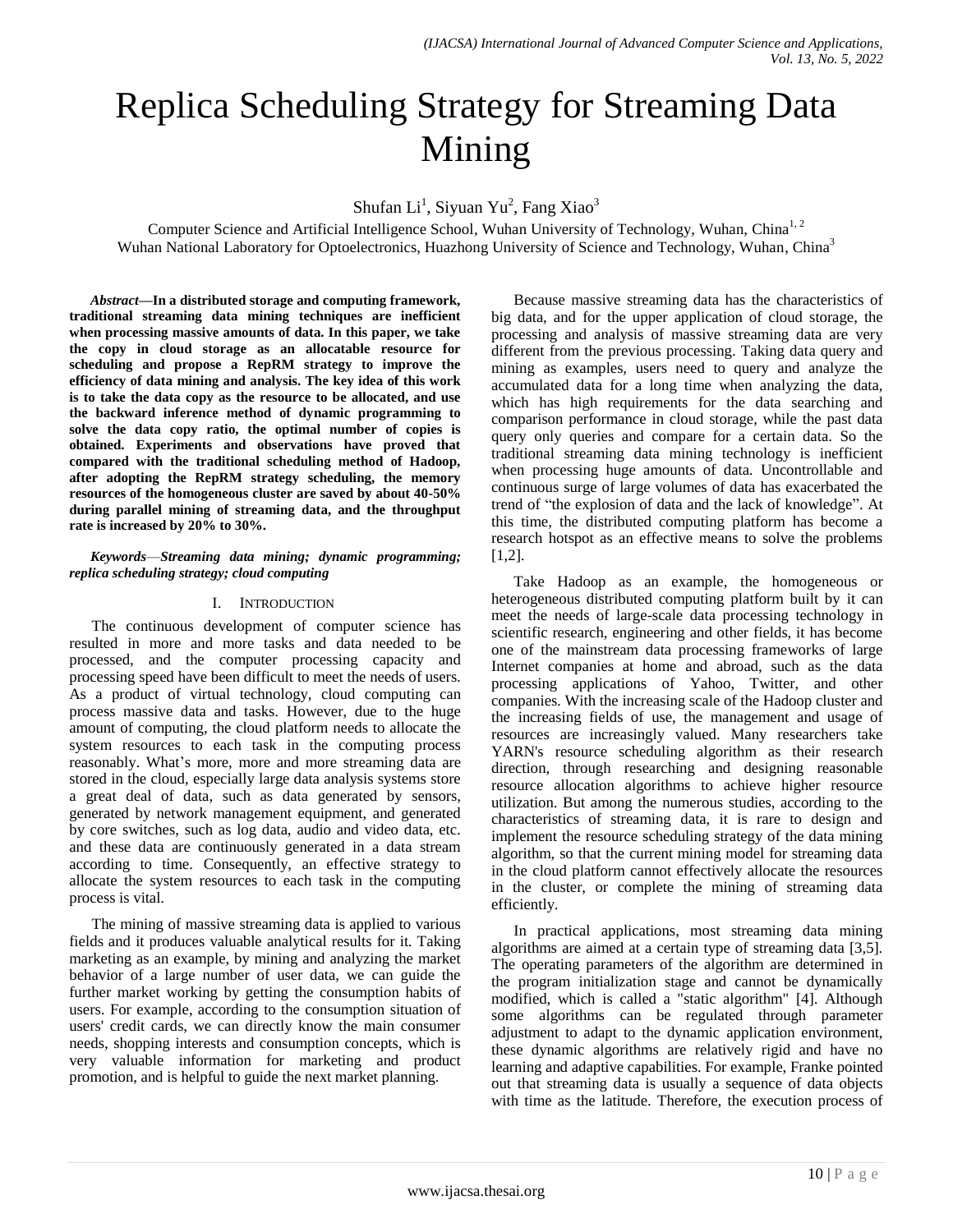more streaming data mining algorithms is sorted according to the time when the data arrives sequentially, and a single linear scan method is used to analyze the data. Analyze and compare [4].

Alternatively, the relationship between steaming data and environmental differences has been considered by Knorr and other professors. Different environments can lead to differences in the expression form of streaming data, which can then lead to differences in data mining algorithms. For example, the resource allocation of a computer system is dynamic, and the data mining algorithms may allocate more or fewer resources (such as CUP, memory, etc.) because of the actual load situation of the computer system, and the number of resources will directly affect the response time and processing time of the streaming data mining algorithm. Therefore, an adaptive resource scheduling method is needed so that the resources can be adjusted according to the different streaming data.

The work done in this paper is as follows: First, verify the impact of replicas on the throughput of streaming data mining. After analyzing the relationship between the copy and the throughput rate of streaming data mining, the resource allocation model of streaming data mining is established. Secondly, according to the characteristics of streaming data, the resource scheduling model of the cloud platform incorporates the copy data resources and the resource (replica) scheduling model for the cluster. Once again, build a model to analyze and solve. Finally, based on the Hadoop big data platform, the scheduling model was implemented by improving the YARN component. What is more, in order to verify the effectiveness of the copy-based resource scheduling model, we use two types of test data sets and real network traffic data sets to test the improved resource scheduling strategy.

# II. RELATED WORK

In order to propose an efficient resource scheduling model, we should consider the challenges which come from several aspects. Then we will investigate the recent research about these challenges as follow to build a proper model [6].

Dominant Resource Fairness (DRF) is a multi-resource allocation algorithm of max-min fairness [7]. The authors introduced that dominant share is the largest share of any resources that distribute to the user, and DRF conceived that the number of resources assigned to the user should be determined by its dominant share. After all, the purpose of DRF is to seek the maximum of the minimum share among all users. While DRF figured out the demand heterogeneity of multiple resources, however, DRF neglects the heterogeneity, it based on an assumption that computing resources are generally assumed to be isomorphic. In order to resolve more problems, many researchers have optimized and expanded DRF. DRFH [8] is a multi-resource allocation mechanism. For DRFH, the resources are pooled by a large number of heterogeneous servers; they are representing processing, memory, storage and so on. DRFH equalizes the global dominant share allocated to each user. However, it fails to consider users' placement constraints. PS-DSF [9], an extension of DRF is applicable for heterogeneous resourcepools in the presence of placement constraints. Its solution is defining a virtual dominant share.

For further study, the current schedulers such as DRF which only for the fairness can't meet our needs, so professionals investigated other schedulers which consider the counterbalance between performance and fairness [6]. Gemini [10] considers two scheduling policies during runtime, the former maximizes the utilization of resources by balancing the remaining capacity of the resources of the node, while the latter is to fairly allocate resources to users in a system containing multiple types of resources. During the adjustment process, the strategy will be selected by estimating the loss of performance and fairness.

The cost of a great deal of energy consumption has taken up a considerable part of the total cost of the data center. When we not only need to reduce this part of the cost, but also meet the QoS requirements of users, it's been a main research topic of resource scheduling strategy. EFS [11] is an Energy-aware Fair Scheduling framework based on YARN, EFS uses dynamic node management. It can meet the users' QoS requirements and reduce the energy consumption, because of the energy-aware resources scheduling and the strategy of turning off the unused nodes for a specified duration. However, EFS does not consider the data distribution and replication dependencies.

In recent years, cloud storage systems have emerged as a promising technology for storing data blocks on various cloud servers [12], and replica is the basic means of tolerance and availability of the distributed systems, so the distribution of data copy is significant to the systems [13], many problems can be resolved by data replication algorithms. However, data replication also produces energy consumption and costs, so it is very important to reasonably schedule copy resources in resource scheduling, there are also many kinds of research about this topic.

In order to solve the problem about the placement of data replica, Cui et al. [14] build a tripartite graph-based model, and propose a genetic algorithm-based data replica placement strategy. The dynamic multi-objective optimized replica placement and migration strategies for [SaaS applications](https://www.sciencedirect.com/topics/computer-science/saas-application) in edge cloud are proposed by Chunlin et al. [15]. According to the result of the experiment, this strategy can improve the utilization rate of network resources. Huang and Wu [16] not only proposed an optimization model for data replication and placement problem, but also designed hybrid genetic algorithm based on data support degree to solve the model. The algorithm is found to have good performance by using real data set. Khojant et al. [17] proposed Predictive Frzzy Replication (PFR). The new algorithm can replicate the historical usage of files, files size, the level of the sites and free available space for replication in advance and decide which replications should be deleted through forecasting of future demand and the relevant file of the replications to save cost. Salem et al. [18] created a new algorithm derived from a combination of ABC and Multi-Objective Optimization. The proposed MPABC algorithm enables fast access to the data and selects the best copy location closest to the user.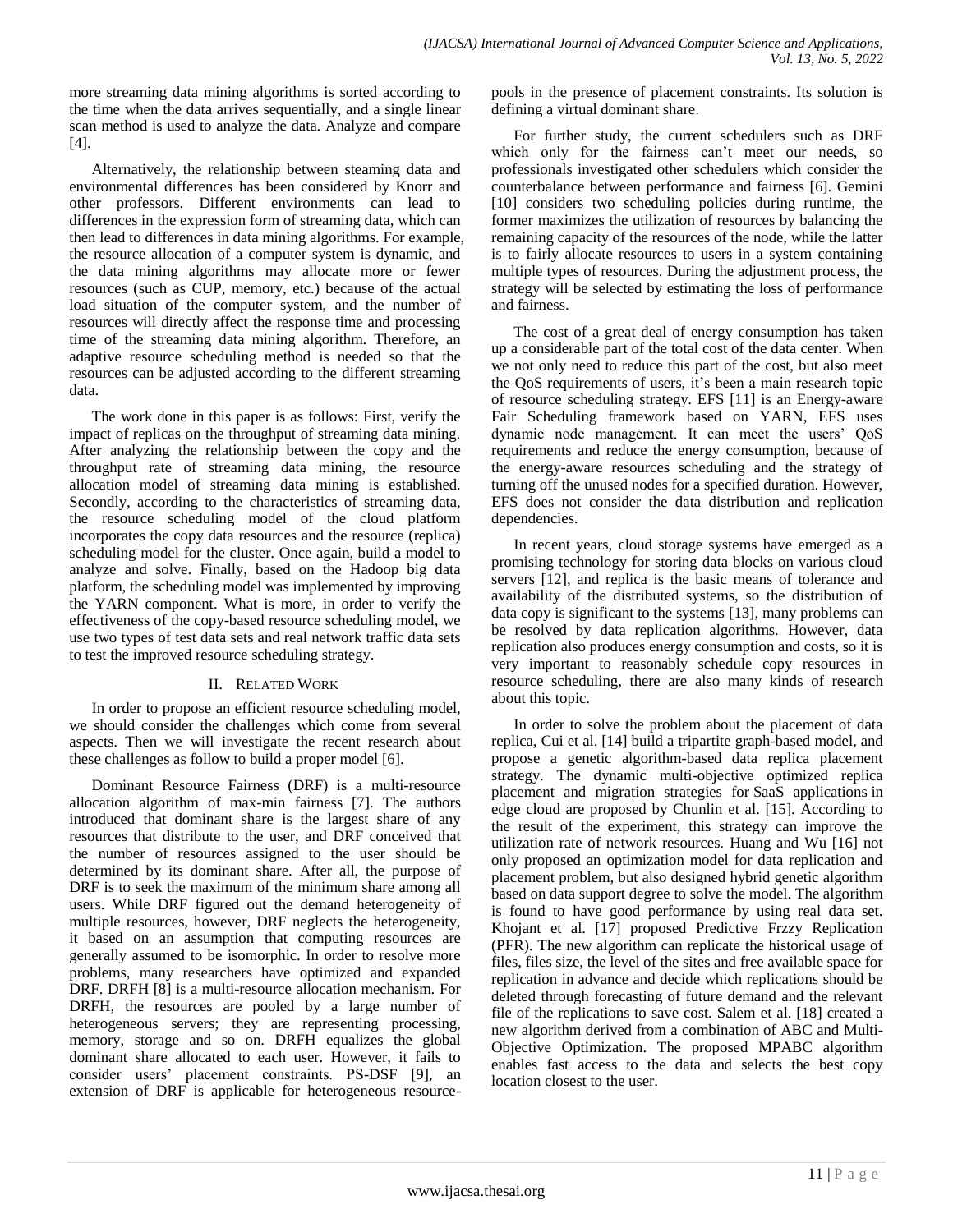In these present studies, the purpose of most resource scheduling models is to allocate resources such as CPU, memory and bandwidth, they don't consider the data replica, CPU and memory simultaneously, unified scheduling. So we incorporate data copy as a scheduling resource when build a new resource scheduling model. And from the perspective of the whole process of data processing, the bottleneck of the big data processing performance in the distributed computing platform lies in the data transmission consumption, not the CPU computing power [19]. Therefore, an effective resource scheduling method is needed to select appropriate nodes for data processing, that is, considering the location of the current copy, data mining is performed on the node where the copy is located, so that the mining speed is greatly improved. Based on this, this article starts from the perspective of copy selection, takes the copy as a data resource and considers it as the computing resource at the same time, and uses the dynamic programming model to design the resource scheduling model of the big data platform to improve the data mining throughput rate of the cloud platform.

## III. MATERIALS AND METHODS

## *A. Distributed Application and Copy Selection*

In order to take Hadoop and OpenStack as examples, the copy in the cloud platform is generally set to 3, which means that the same data may only exist in a few nodes of the cloud platform. Therefore, when a distributed application applies for the use of resources such as CPU and memory, the positional relationship between the node where the resource is located and the copy is extremely important.

*1) Verification of the impact of replicas on distributed mining:* For the purpose of verifying and testing the impact on data copies on distributed mining, we use the KDD CUP 2000 data set for verification, and use Hadoop clusters and standalone machines to analyze and mine streaming data respectively. Table Ⅰ shows that the Hadoop and single configuration used for the experiment. The experimental process is to extract NetFlow seven-tuples from KDD CUP 2000. What is more, The Hadoop test uses MapReduce to submit a task which is NetFlow analysis to Hadoop, and the stand-alone test uses the network interactive analysis tool set SILK for NetFlow seven-tuple analysis.

The results of the experiment are shown in Fig. 1. It can be found from the experiment that when the total amount of data is small (less than 400G), in contrast to the Hadoop distributed platform, in data analysis ability, a single machine has apparent advantages, which is just 70%. When the total amount of data is large (greater than 400G), the Hadoop distributed platform shows its advantages progressively. When the amount of data is 500G, the analysis time is only 84% of the single machine. But 5 servers make up this distributed platform, and the single platform uses just one server. It can be seen that using the single platform used in the experiment can process 400GB stream data within 15 minutes, which can meet the seven-tuple analysis of about 3.5Gpbs network traffic.

TABLE I. SERVER CONFIGURATION OF THE EXPERIMENT

| Hadoop                                                                          | <b>Stand-alone</b>                              |
|---------------------------------------------------------------------------------|-------------------------------------------------|
| 4 slave hosts:<br>CPU: Two-way four-core 2.6G<br>RAM: 48G<br>Disk: 40TB         | CPU: Two-way eight-core 2.6G<br><b>RAM: 60G</b> |
| 1 master host:<br>CPU: Two-way eight-core 2.6G<br><b>RAM: 60G</b><br>Disk: 20TB | Disk: 20TB                                      |



In situation of a bit of data, the location of the replica in the Hadoop cloud platform will affect the throughput rate of the distributed platform for traffic analysis. Hadoop's three-copy strategy requires some computing nodes to wait for the completion of the network transmission of data, thus increasing the time consumption of network transmission; and the MapReduce task allocation mechanism has a certain time loss at the beginning and end of the task. Therefore, in the case of a relatively small amount of data, low throughput for traffic analysis on distributed platforms.

*2) The optimization problem of data copy in data mining:* Through the verification of *1)*, disposable resources such as replicas are important factors that apparently affect the capability of data mining algorithms. Both the results and throughput of data mining algorithms not only depend on the allocation of computing hardware resources such as CPU time and available memory, but are also closely related to the number of copies. In the case of a small number of copies and limited computing resources, there will be a disparity between data mining algorithm results and the optimal results.

The mining model can adjust itself by modifying its copy resources and computing resources, thereby increasing the throughput of the mining model. Therefore, to make the throughtput of the mining algorithm higher, we need to adjust the computing resources's allocation and data resources. Especially for real-time streaming data mining, it is more necessary to dynamically adjust how computing resources and data resources are allocated, so that the real-time mining model is resource-adaptive [4].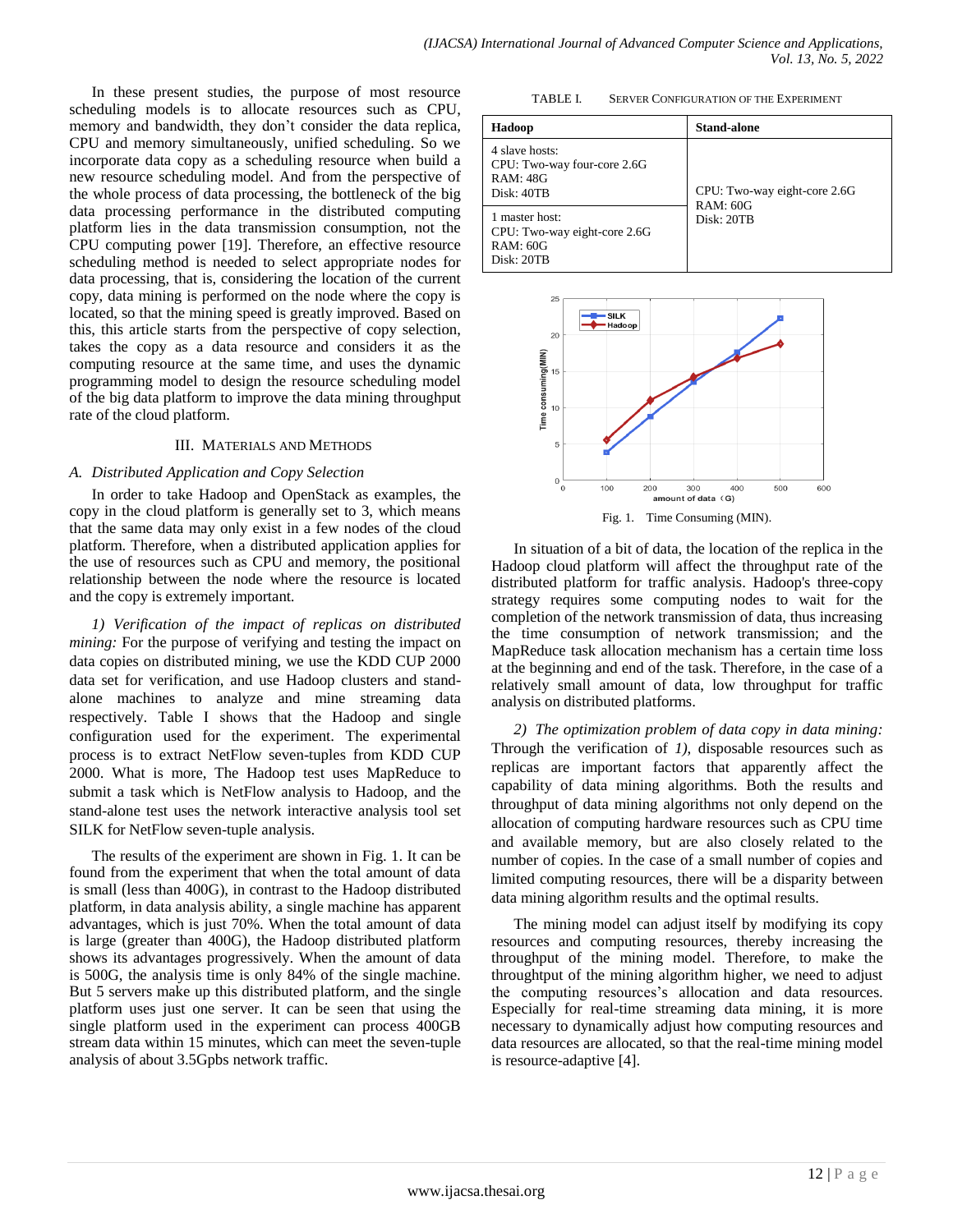Take the WEB server as an example, the WEB server needs to process a large number of incoming and outgoing data packets in the network in real-time. This is the typical stream of data. Within a period of time, the WEB server will receive data packets from the Internet and send a certain number of data packets to the Internet in chronological order. These data packets are usually organized in the form of IP data packets. Each IP data packet constitutes a stream data object, which together constitutes a data stream on the WEB server. When the network traffic is large enough, due to the limited resources of the host, online analysis, offline analysis, and initial filtering of stream data will all cause conflicts in resource usage.

For the contradiction between resources and speed, the solution is to effectively allocate limited data resources and computing resources [20, 21]. Taking the traditional mining model as an example, it will affect the four modules of the model: data filtering module, online mining module, offline mining module and resource detection module. Assuming that the process of processing a stream data object includes data online mining module, resource detection module, offline processing module and data filtering module, the total amount of available resources is  $R$ , of which data online mining module, resource detection module, offline processing module and the resources consumed by the data filtering module are  $R_1$  $, R_2, R_3$  and  $R_4$ . Among these four modules, the online mining module and the data filtering module need to detect and process the data in real-time, so the resources consumed are increased or decreased at the same time; on the other hand, the offline mining module processes the data offline, the resources which are consumed do not increase or decrease at the same time as the first two. According to this situation, the resource consumption can be adjusted into three parts: the overall consumption  $R_1 + R_4$  of the online mining module and the data filtering module, and the consumption  $R_2$  and  $R_3$  of the resource detection module and the offline mining module. So when the total amount of resources R is certain, how to effectively allocate the resources of  $R_1 + R_4$ ,  $R_2$  and  $R_3$ , so that the throughput rate of the online mining module, resource detection module, offline mining module and data filtering module can be increased to  $V_1$ ,  $V_2$ ,  $V_3$  and  $V_4$ , which maximizes the throughput rate, is a dynamic programming problem that optimizes resource allocation. To resolve this problem, the following modeling is required:

$$
R = \sum_{i=1}^{n} R\left(p, z(p)\right)
$$
 (1)

In order to deal with the problem about dynamic programming, the resource allocation process is first divided into n different stages to allocate resources. In the pth stage, the pth module is allocated resources by the system. After the allocation is completed, the number of resources remaining in the system is  $q(p+1)$ . Then the system allocates the remaining resources  $q(p+1)$  to the  $p+1$ ,  $p+2$ , ..., nth modules. The optimal function value that can be obtained in the p+1 stage is set to  $t(q(p+1), p+1)$ , that is, under the premise of resource  $q(p+1)$ ,

the final  $p+1$  to n is completed. The maximum mining throughput rate that can be obtained by the allocation of each module.

Then, for dynamic programming problem, the basic equation is:

equation is:  
\n
$$
t(p,q(p)) = \max_{z(p)\in M(q(p))} \{R(p,z(p)) + t(q(p+1), p+1)\},
$$
\n
$$
p = n-1, ..., 1
$$
\n
$$
t(n,q(n)) = R(p,z(n))
$$
\n(2)

The corresponding state transition equation is:

$$
q(p+1) = q(p) - z(p)
$$
\n(3)

For the resource optimization problem, according to Formula 2 and Formula 3, a related mathematical model is established. To solve the model, the optimal decision sequence  $(z'(1), z'(2), \dots, z'(n))$  can be obtained through the inverse method, and then the maximum throughput rate  $R(q(1))$  of the mining algorithm can be obtained. Specifically, in the data mining model, n is the 4 modules in the model, that is, n=4, and the total resource number S is the number of copies of the data resource.

In a distributed system, it is supposed that the resources of S units need to be allocated to n modules, where S represents the number of stream data objects that can be processed and is a positive integer. Assuming that the throughput of data mining can be increased to  $R(k, z(k))$  after  $z(k)$  resource units are allocated to the kth module, then the overall goal of resource allocation is to allocate S to each module. The resources of each unit finally make the total throughput of mining reach the highest, that is, the R value in Formula 1 reaches the maximum.

In this paper, we know that in the distributed framework, data mining is usually carried out in parallel, so it is usually multiple mining algorithms to mine massive data. Taking a typical parallel mining model as an example, suppose that there are S units of resources need to be allocated by distributed system to n parallel mining algorithms, and  $S$  is the number of data copies that can be allocated. Assuming that the throughput rate of data mining can be increased to  $R(p, z(p))$  after allocating z(p) units of resources to the p-th mining algorithm, then the overall goal of resource allocation is to be reasonable for the data mining algorithm to allocate  $S$  data copies, and finally maximize the mining throughput rate, in other words, the  *value in Formula 1 reaches the maximum.* 

Similarly, in order to deal with the optimization problem, the allocation replica is grouped into n distinct phases in the resource allocation process in a distributed system. The pth algorithm is allocated data copy resources by the system in the pth stage. After the allocation is completed, the number of copies remaining in the system is  $q(p+1)$ . Similarly, the optimal function value that can be obtained in the  $q(p+1)$  stage is set to  $t(q(p+1), p+1)$ . According to Formula 2 and the related theory of dynamic programming, the basic equation of the mathematical model can be determined at first: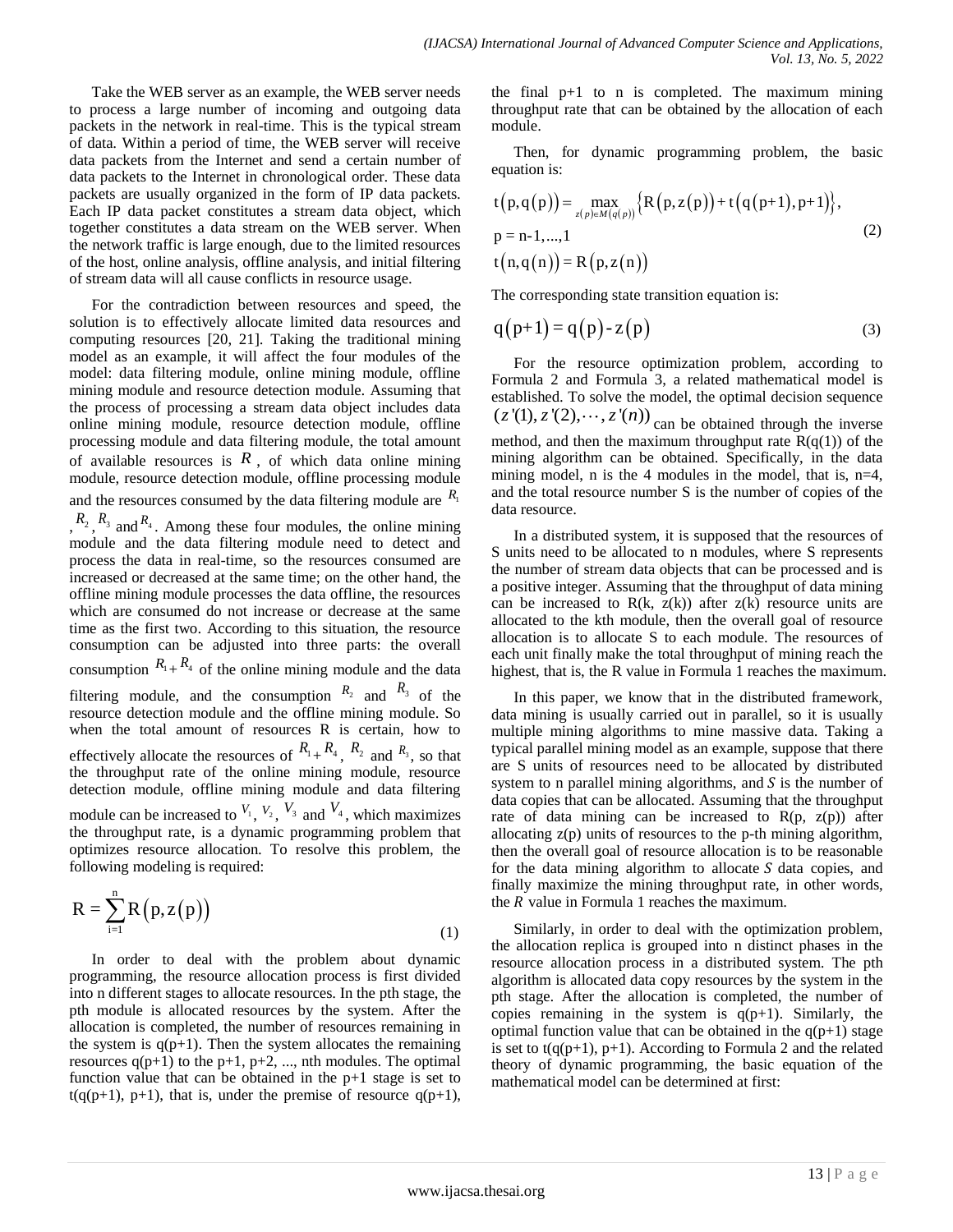$$
t(p,q(p)) = \max_{z(p)\in M(q(p))}\Big{R(p,z(p))+t(q(p+1),p+1)\Big},
$$
  
p = n-1,...,1  

$$
t(n,q(n)) = R(p,z(n))
$$
 (4)

According to the above Formula 4, the state transition equation in the mathematical model can be determined as:

$$
q(p+1) = q(p) - z(p)
$$
\n(5)

According to the established mathematical model, the solution of this model can be used to obtain the optimal decision sequence  $(z'(1), z'(2), \dots, z'(n))$  through the inverse method, so as to the mining throughput reaches the maximum value  $R(q(1))$ .

## *B. Replica Scheduling Strategy RepRM for Streaming Data*

For big data systems (such as Hadoop systems), the distributed resource scheduling problem is an NP-hard problem. Mass flow data has a certain degree of no aftereffect, so the traditional scheduling algorithm can't allocate system resources well. In the whole process of mining algorithm operation, if adjustment of resources is a decision, the data mining between two decisions is a stage. Therefore, the resource allocation problem in distributed mining of streaming data is a dynamic programming problem. When performing distributed mining on streaming data, the resource allocation for it can be described as: how to allocate limited resources to multiple mining algorithms, so that the mining model can mine the streaming data to the greatest extent.

For various algorithms of parallel mining, take K-Means, KNN and Apriori algorithms as examples. It is assumed that each algorithm is performing streaming data mining, we need to consider how to build a model which can allocate limited resources to these algorithms to make the entire parallel mining model throughput rate be the largest. The problem comes down to how to allocate data copy resources to maximize the throughput of the parallel mining model, which is also a resource scheduling problem.

*1) Replica scheduling based on the copy:* Assuming that there are R assignable data copy resources in the distributed computing platform, n data mining algorithms are running on the platform at the same time, and the throughput of the algorithm in mining is related to the amount of replica resources put into use. Assuming that the i-th data mining algorithm are allocated by  $r_i$  data copy resources, and the throughput rate of the i-th mining algorithm is  $f_i(r_i), i = 1,2,3...,n$ . At this time, the whole throughput rate of the platform's n algorithms on mining is  $f_i(r_i), i = 1, 2, 3, \ldots, n$ .

Then the problem boils down to how to allocate R data copy resources: for n data mining algorithms, in order to maximize the total throughput rate, the total throughput rate reaches  $g g_n(r_n)$ . The programming model is as below:

Max: 
$$
Z = f_1(r_1) + f_2(r_2) + \cdots + f_n(r_n)
$$
  
s.t. 
$$
\begin{cases} r_1 + r_2 + \cdots + r_n = R \\ r_i \ge 0, i = 1, 2, ..., n \end{cases}
$$
 (6)

This depends entirely on the throughput function  $f_i(r_i)$  of each mining algorithm. When  $f_i(r_i)$  is a linear function. It is a linear programming problem; when  $f_i(r_i)$  is a non-linear function, it is a nonlinear programming problem. Especially when n is relatively large, the solution process is extremely troublesome. However, due to the inefficiency of massive data, the problem is to solve a parallel resource allocation model, which can be solved by using the inverse relationship of dynamic programming.

Let the state variable of the number of data replication resources allocated to algorithm k to algorithm n be  $s_k$ , and the decision variable  $u_k$  represents the number of data copy resources allocated to algorithm k. After the data copy resource allocation decision of algorithm k is completed, let the number of data copy resources obtained by algorithm k be  $r_k$ , that is,  $u_k = r_k$  after the allocation is completed. At this time, the number of replica resources  $r_k$  allocated to algorithm k satisfies:

$$
\mathbf{s}_{k+1} = \mathbf{s}_k - \mathbf{r}_k \tag{7}
$$

And because  $u_k = r_k$ , you can get:

$$
\mathbf{s}_{k+1} = \mathbf{s}_k - \mathbf{r}_k = \mathbf{s}_k - \mathbf{u}_k \tag{8}
$$

The allowed decision set is:

$$
D_k(s_k) = \left\{ u_k \middle| 0 \le u_k = r_k \le s_k \right\}
$$
\n<sup>(9)</sup>

When the number of data copy resources of sk is allocated to the k-th to n-th algorithms, the platform can get the maximum mining throughput rate of  $g_k(s_k)$ , and the inverse

relationship of dynamic programming can be obtained:  
\n
$$
\begin{cases}\ng_k(s_k) = \max_{0 \leq r_k \leq s_k} \{f_k(r_k) + g_{k+1}(s_k - r_k)\}, k = n-1, ..., 1 \\
g_n(s_n) = \max_{r_n = s_n} f_n(r_n)\n\end{cases}
$$
\n(10)

Using Formula 10, we can calculate one by one algorithm, and finally get  $g_1(s_1)$ .

*2) Replica scheduling model RepRM:* Distributable data copy resources and changes in data characteristics are two important factors that affect the throughput of data mining algorithms. In distributed streaming data mining, the available resources can be reasonably allocated to the mining model according to the number of copies and the characteristics of the streaming data, and the throughput rate of the model can be improved.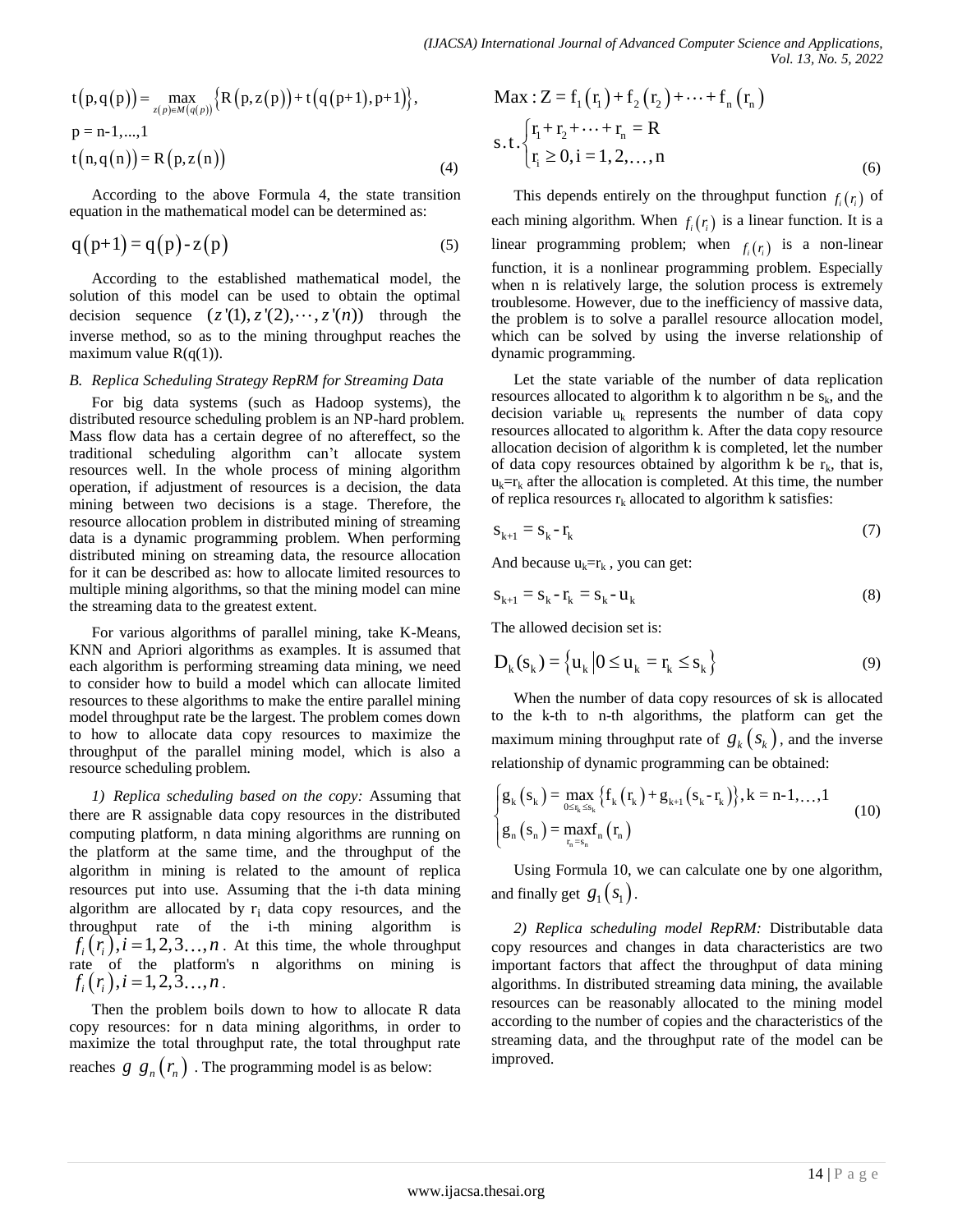If only considered the computing resources, the CPU and memory contained in each server are almost the same, and the allocatable resources used by each node for streaming data mining are also almost the same. Then the problem can be simplified to the configuration of data copy resources. At this point, the problem turned into a resource allocation problem.

Take a Hadoop cluster as an example. The cluster is composed of R identical servers (for example, DELL 820), which are used for network traffic analysis and mining. When multiple different users submit n network traffic data mining algorithm requests, the mining throughput rate is  $f_i(r_i), i = 1,2,3...,n$ , and the inverse method can be used to solve the problem. Assume that in this example, the cluster is composed of 5 homogeneous servers. At present, the Apriori algorithm is already running for online mining of streaming data. At the same time, two users request to use the KNN algorithm and the K-Means algorithm for offline mining of streaming data. And according to the number of data copies allocated to the mining algorithm, the sampling size during mining is also inconsistent. The specific sampling size is shown in Table Ⅱ.

TABLE II. DATA COPY RESOURCE ALLOCATION AND SAMPLING SIZE OF HOMOGENEOUS CLUSTER

| Number of servers | 0                      |           | $\mathbf{2}$ | 3          | $\boldsymbol{4}$ | 5          |
|-------------------|------------------------|-----------|--------------|------------|------------------|------------|
| K-Means           | 0<br>Gbps              | 3<br>Gbps | Gbps         | 9<br>Gbps  | 12<br>Gbps       | 13<br>Gbps |
| <b>KNN</b>        | $\Omega$<br>Gbps       | Gbps      | 10<br>Gbps   | 11<br>Gbps | 11<br>Gbps       | 11<br>Gbps |
| Aprior            | $\overline{0}$<br>Gbps | 4<br>Gbps | 6<br>Gbps    | 11<br>Gbps | 12<br>Gbps       | 12<br>Gbps |

At this time, according to Formula 10, the inverse method can be used to obtain the optimal solution, and the solution process is as follows.

Solution:

Solution:  
\n
$$
\begin{cases}\ng_k(s_k) = \max_{0 \le r_k \le s_k} \{f_k(r_k) + g_{k+1}(s_k - r_k)\}, k = n-1, \dots, 1 \\
g_n(s_n) = \max_{r_n = s_n} f_n(r_n)\n\end{cases}
$$
\n(11)

Stage 3: When assigning  $s_3$  data copies ( $s_3=0,1,2,3,4,5$ ) to the Apriori algorithm, the sampling size is:

$$
g_3(s_3) = \max_{r_3} [f_3(r_3)]
$$
,  $r_3 = s_3$  (12)

Because only the Apriori algorithm is mining at this time, all data copies in the cluster can be allocated to it, so its sampling size is the maximum sampling size at this stage, as shown in Table III, in the table  $r_3^*$  $r_3^*$  means that  $g_3$  ( $s_3$ ) is the optimal decision at the maximum value.

Stage 2: Assuming that  $s_2$  data copies ( $s_2=0,1,2,3,4,5$ ) are allocated to the Apriori algorithm and the KNN algorithm, then

for each s<sub>2</sub> value, the available sample size is:  
\n
$$
g_2(s_2) = \max_{r_2} [f_2(r_2) + g_3(s_2 - r_2)], r_2 = 0, 1, 2, 3, 4, 5
$$
 (13)

TABLE III. RESOURCE DYNAMIC DECISION OF HOMOGENEOUS CLUSTER STAGE 3

|                |   |   | $f_3(r_3)$   |    |    |    |            |                |  |
|----------------|---|---|--------------|----|----|----|------------|----------------|--|
| $r_3$          | 0 |   | $\mathbf{2}$ | 3  | 4  | 5  | $g_3(s_3)$ | $r_3^*$        |  |
|                | 0 |   |              |    |    |    |            |                |  |
|                |   | 4 |              |    |    |    |            |                |  |
| $\overline{2}$ |   |   | 6            |    |    |    | 6          | $\mathfrak{D}$ |  |
| 3              |   |   |              | 11 |    |    | 11         | 3              |  |
|                |   |   |              |    | 12 |    | 12         |                |  |
|                |   |   |              |    |    | 12 | 12         | 5              |  |

Because  $r_2$  data copies of the KNN algorithm are allocated, the mining throughput rate is  $f_2(r_2)$ , and the remaining  $s_2 - r_2$  data copies are used in the Apriori algorithm, so the Apriori throughput rate is  $g_3(s_2 - r_2)$ . The sample size is  $f_2(r_2) + g_3(s_2 - r_2)$  at this time. Therefore, it is necessary to select an appropriate value of  $r_2$  to maximize the function. At this time, the numerical calculation table is shown in Table Ⅳ.

Stage 1: In order to obtain the maximum mining throughput rate, 5 data copies need to be allocated to the algorithms for calculation. Therefore, when  $s_1=5$  data copies are allocated to the Apriori, KNN and K-Means algorithms, the mining throughput rate is:

throughput rate is:  
\n
$$
g_1(5) = \max_{r_1} [f_1(r_1) + g_2(5 - r_1)], r_1 = 0, 1, 2, 3, 4, 5
$$
 (14)

At this time, the maximum value of this function is the maximum mining throughput rate. The specific numerical calculation table is shown in Table Ⅴ.

According to the numerical calculation table, there are two executable solutions:

*1*) When  $r_1^* = 0$ , look up Table V and Table IV to know that the allocation plan at this time is:  $r_1=0$ ,  $r_2=2$ , and  $r_3=3$ .

| TABLE IV. | RESOURCE DYNAMIC DECISION OF HOMOGENEOUS CLUSTER |
|-----------|--------------------------------------------------|
|           | STAGE 2                                          |

|                | $f_2(r2) + g_3(s_2 - r_2)$ |          |              |          |          |        |                   |                |
|----------------|----------------------------|----------|--------------|----------|----------|--------|-------------------|----------------|
| r <sub>2</sub> | $\bf{0}$                   | 1        | $\mathbf{2}$ | 3        | 4        | 5      | (s <sub>2</sub> ) | r <sub>2</sub> |
| $\overline{0}$ | $\mathbf{0}$               |          |              |          |          |        | $\overline{0}$    | $\mathbf{0}$   |
| 1              | $0 + 4$                    | $5 + 0$  |              |          |          |        | 5                 | 1              |
| $\overline{2}$ | $0 + 6$                    | $5 + 4$  | $10+0$       |          |          |        | 10                | $\overline{2}$ |
| 3              | $0+11$                     | $5 + 6$  | $10 + 4$     | $11+0$   |          |        | 14                | 2              |
| $\overline{4}$ | $0+12$                     | $5 + 11$ | $10+6$       | $11 + 4$ | $11+0$   |        | 16                | 1,2            |
| 5              | $0+12$                     | $5 + 12$ | $10 + 11$    | $11+6$   | $11 + 4$ | $11+0$ | 21                | 2              |

TABLE V. RESOURCE DYNAMIC DECISION OF HOMOGENEOUS CLUSTER STAGE 1

|    | $f_1(r_1) + g_2(5-r_1)$ |          |          |        |          |        |          |              |
|----|-------------------------|----------|----------|--------|----------|--------|----------|--------------|
| r. | $\mathbf{0}$            |          | G        |        |          |        | $G_1(5)$ | $\mathbf{r}$ |
|    | $0+21$                  | $3 + 16$ | $7 + 14$ | $9+10$ | $12 + 5$ | $13+0$ |          | 0,2          |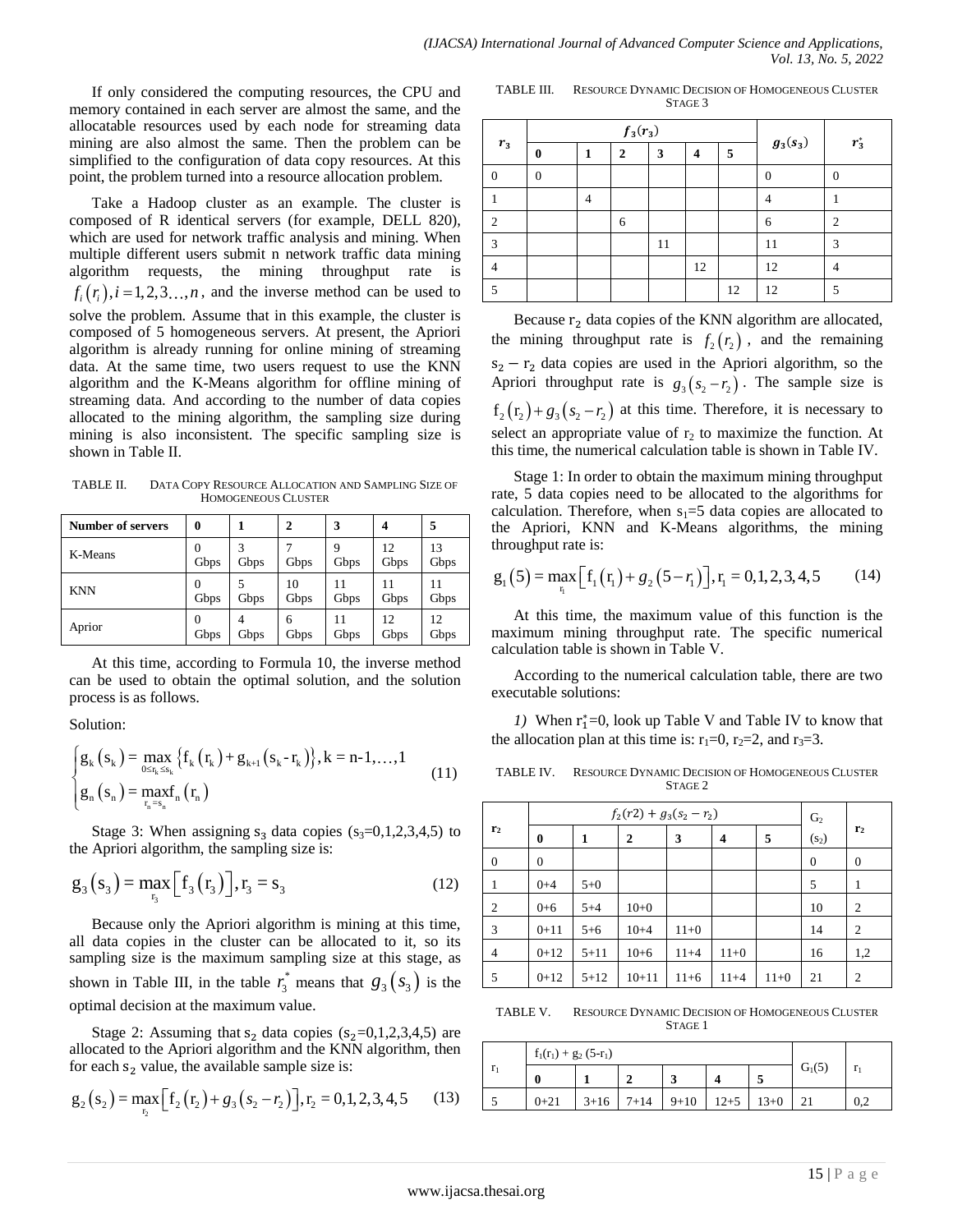That is, the K-Means algorithm does not allocate data copies, the KNN algorithm allocates 2 data copies, and the Apriori algorithm allocates 3 data copies. At this time, the maximum throughput rate of the mining algorithm is 21Gbps.

2) When  $r_i^*$  $r_1^*$  =2, look up Table V and Table IV to know that the allocation plan at this time is:  $r_1=2$ ,  $r_2=2$ , and  $r_3=1$ .

That is, the K-Means algorithm allocates 2 data copies, the KNN algorithm allocates 2 data copies, and the Apriori algorithm allocates 1 data copy. At this time, the maximum throughput rate of the mining algorithm is 21Gbps.

# IV. RESULT

# *A. Experiments and Observations*

This article implements the RepRM model by revising the resource management and scheduling component (YARN) in Hadoop and modifying the Scheduler component in the Resource Manager module. By default, YARN only supports memory scheduling (such as Capacity strategy, Fair strategy). It uses "containers" to encapsulate memory and CPU. When tasks have resource requirements, they apply to YARN for the CPU and memory "containers" required by the task.

In the testing session, we conducted experiments and observations on the RepRM replica scheduling method. For the parallel streaming data mining model, we used KNN, K-Means and Apriori algorithms to simultaneously mine online. Then observe the differences between YARN's built-in Capacity strategy, Fair strategy and the improved RepRM strategy.

*1) Experimental environment:* In the experiment and observation, the Hadoop cluster used for testing is a 2U rackmounted DELL PowerEdge FX2 server with a convergent architecture, which contains 4 nodes, and the operating system uses CentOS. The hardware configuration of each node is shown in Table Ⅵ. The experimental data includes two test data sets: the test data set generated by the IBM synthesizer and the WEB access traffic data.

*a) Experimental data set: IBM synthetic data:* The data set in this experiment is the T10-I5-D1000K data set produced by the IBM synthesizer [10], where T, I, and D mean the average length of the transaction, the average length of the pattern, and the number of transactions.

*b) Experimental data set: WEB access traffic:* The WEB access traffic used for testing was collected at the network exit of the library of Huazhong University of Science and Technology. The collection program is connected to the egress gateway through the bypass, and the program filters and saves the traffic of the WEB service.

*c) Evaluation index:* In the comparative experiment, YARN's built-in Capacity strategy, Fair strategy, and dynamic planning improved RepRM scheduling strategy are used for resource scheduling, and parallel data mining using K-Means, KNN, and Apriori algorithms. We observe the performance of RepRM from multiple angles: For the mining of test data sets, we compare the throughput and memory usage of parallel mining. By comparing the data obtained from these two sets of experiments, we observe the different performance of the Capacity strategy, Fair strategy and RepRM strategy.

*2) Mining experiment of IBM synthetic data set:* In experiments based on data sets, we will pay attention to analyze the time complexity and space complexity of the algorithm. When comparing the two data, because the DARPA 99 data collective is at the GB level, and the T10-I5-D1000K is only at the MB level, in order to visualize it on the chart, we will use the test result value of the T10-I5-D1000K data set. It is 1000 times larger, so that it can be compared with the test results of the GB-level DARPA 99 data set.

In the time complexity test, the execution time of the mining model is compared. Fig. 2 shows the parallel mining results of the Capacity strategy, the Fair strategy and the RepRM strategy. It can be seen from Fig. 2 that the execution time of the RepRM strategy is lower than the Capacity strategy, what is more, it is also lower than the Fair strategy that Hadoop comes with. According to the data shown in the experimental results, compared with the Capacity strategy, the execution time of the RepRM strategy is about 70%, and compared with the Fair strategy, the execution time is about 65%. Therefore, the RepRM strategy increases the mining throughput rate by 25% compared with the Fair strategy and 30% compared with the Capacity strategy.

In the comparison of space complexity, the comparison is still based on the memory footprint of the algorithm. The specific data and comparison are shown in Fig. 3. The RepRM strategy has the least memory footprint, the Fair strategy has the middle memory footprint, and the Capacity strategy has the largest memory footprint. The experimental results show us the memory container consumption of the RepRM strategy is only 60%, and only about 53% compared to the Fair strategy.

TABLE VI. SERVER CONFIGURATION OF THE EXPERIMENT

| Model               | <b>DELL FX2(Including 4 blade servers)</b>         |
|---------------------|----------------------------------------------------|
| Master              | 128GBRAM/<br>2TBDisk/Operating System CentOS 6.5   |
| Slave1-Slave3       | $64$ GBRAM/<br>2TBDisk/Operating System CentOS 6.5 |
| Hadoop version      | Cloudera 2.2                                       |
| Network environment | 1000M                                              |



Fig. 2. Execution Time Comparison for the Three Strategies in the Parallel Model.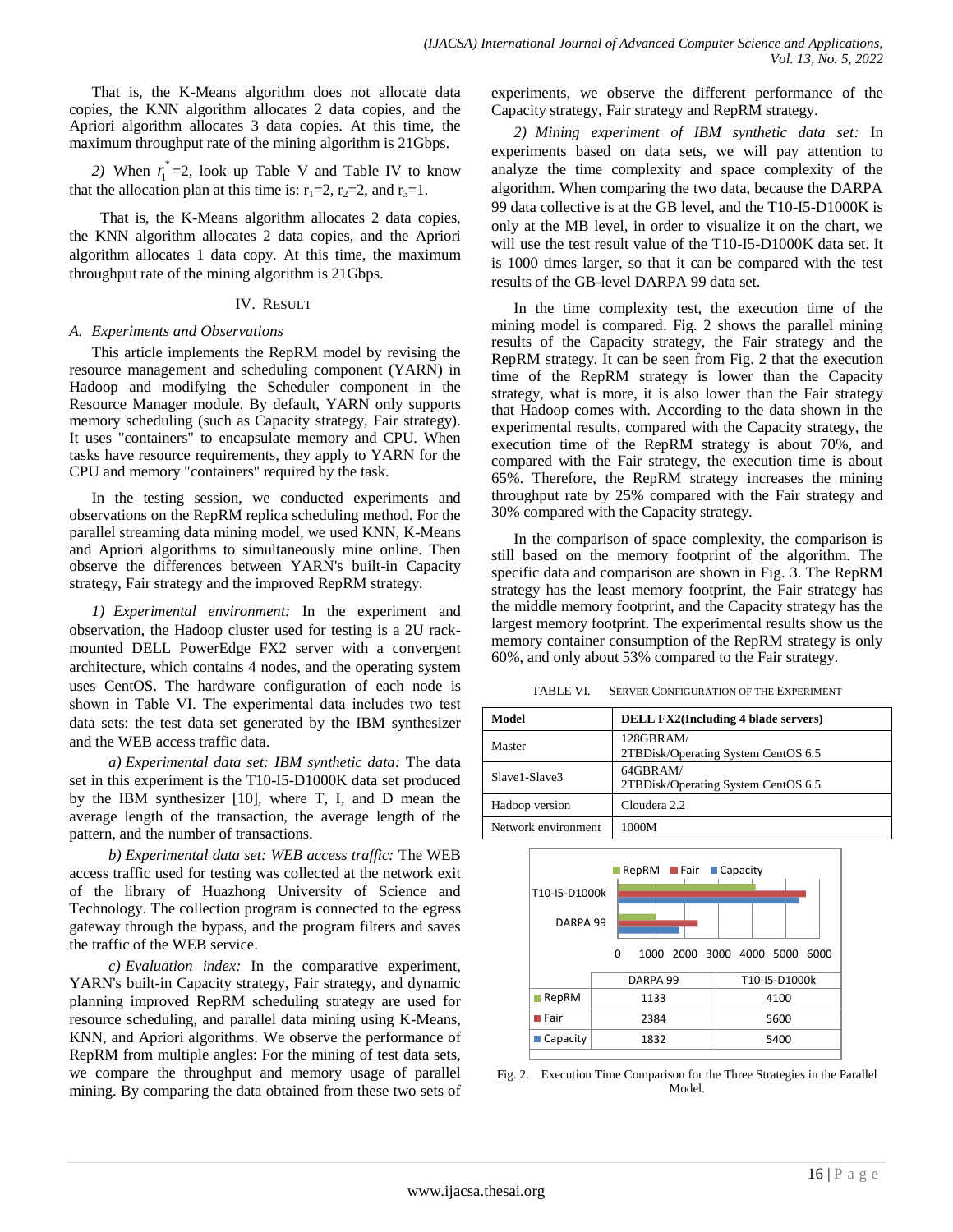

Fig. 3. Memory Footprint Comparison for the Three Strategies in the Parallel Model.

Through four sets of experimental data, it can be seen that the RepRM strategy improves the mining throughput rate by about 25-30% for the resource scheduling strategy that comes with YARN, and saves about 40% of resources in the consumption of memory containers. The reason is:

*a) RepRM strategy is resource-adaptive.* When the Capacity strategy and Fair strategy allocate tasks in Map-Reduce, they only allocate resources based on the existing remaining resources, rather than allocating tasks based on all running tasks. RepRM is based on the throughput of all tasks for dynamic scheduling and appropriate allocation of resources.

*b) YARN's own strategy does not* consider the impact of copies on mining throughput. For distributed mining under the condition of multiple copies, after the task is allocated by Map-Reduce, when there are more computing resources such as CPU and memory, it is necessary to wait for the network transmission of the copy. RepRM allocates computing resources based on the number of data copies, saving network transmission waiting time.

*3) Mining test of network traffic:* Before the start of the experiment, first, we use a data capture tool to capture and save the throughput network traffic from a certain WEB server within 240 hours; then we use the traffic replay toolkit to reproduce the saved traffic file; at the same time, the mining model in the cluster captures and mines traffic data, so that the stream data-parallel mining model can mine WEB traffic data.

Under normal circumstances, the traffic of the WEB server should be IP packets following HTTP, HTTPS and other protocols. If there is a network attack or intrusion (such as DDOS and TearDrop, etc.), the network traffic data in a certain period of time has certain abnormal characteristics, such as the statistical count of the source address in the seven-tuple. This abnormal characteristic is normal. There have a big difference in flow.

Due to the small traffic of the WEB server (KB-MB level), the simulation of a large traffic and large concurrent environment cannot be completed, so that the mining algorithm does not consume all the resources that can be allocated. Therefore, in specific processing, by collecting network traffic data within 240 hours, and replaying the traffic to the network within a few hours, considering the carrying capacity of the cluster, the memory usage of the mining model in large-traffic and large-concurrency environment is usually relatively large. In order to avoid the emergence of a deadlock, the maximum memory that can be allocated by each scheduling strategy is limited to 20GB.

Fig. 4 records the value of the mining throughput rate under the Capacity strategy, Fair strategy and RepRM strategy scheduling of the parallel mining model at different flow rates. Fig. 5 records the value of the memory usage. In Fig. 4, when the network data flow rate is low, the Capacity strategy, the Fair strategy and the RepRM strategy can effectively mine the data. With the increase of network data traffic, the throughput rates of the three resource scheduling strategies have gradually increased. When the maximum allocable memory condition of 20G memory is reached, the maximum throughput rate of the Capacity strategy, the Fair strategy and the RepRM strategy is about 3Gbps, 4Gbps and 6Gbps, respectively.

Fig. 5 shows the memory occupancy of the parallel mining model under the Capacity strategy, Fair strategy and RepRM strategy scheduling under different network data flow rates. As shown in Fig. 5, when the network data flow rate is low, the memory footprint of the three resource scheduling strategies is roughly the same, and the value is relatively low. At the same time, it can be seen that the Capacity strategy and the Fair strategy are similar, and slightly larger than the memory occupied by the RepRM strategy. In addition, with the increase of traffic, the memory consumption of the three strategies has gradually increased. When the flow rate reaches 4Gbps, the Capacity strategy and the Fair strategy have exhausted 20G of memory, and when the flow rate reaches 7Gbps, the RepRM strategy has exhausted 20G of memory.

The RepRM resource scheduling strategy considers the location of the data copy in the memory allocation, which can better eliminate the network transmission time of the data copy, so that the mining model can effectively mine. Based on the experimental results in Fig. 4 and Fig. 5, compared to the Capacity strategy and the Fair strategy, RepRM's resource utilization for parallel data mining has increased by about 40%.



Fig. 4. The Effect of Flow Rate on Throughput.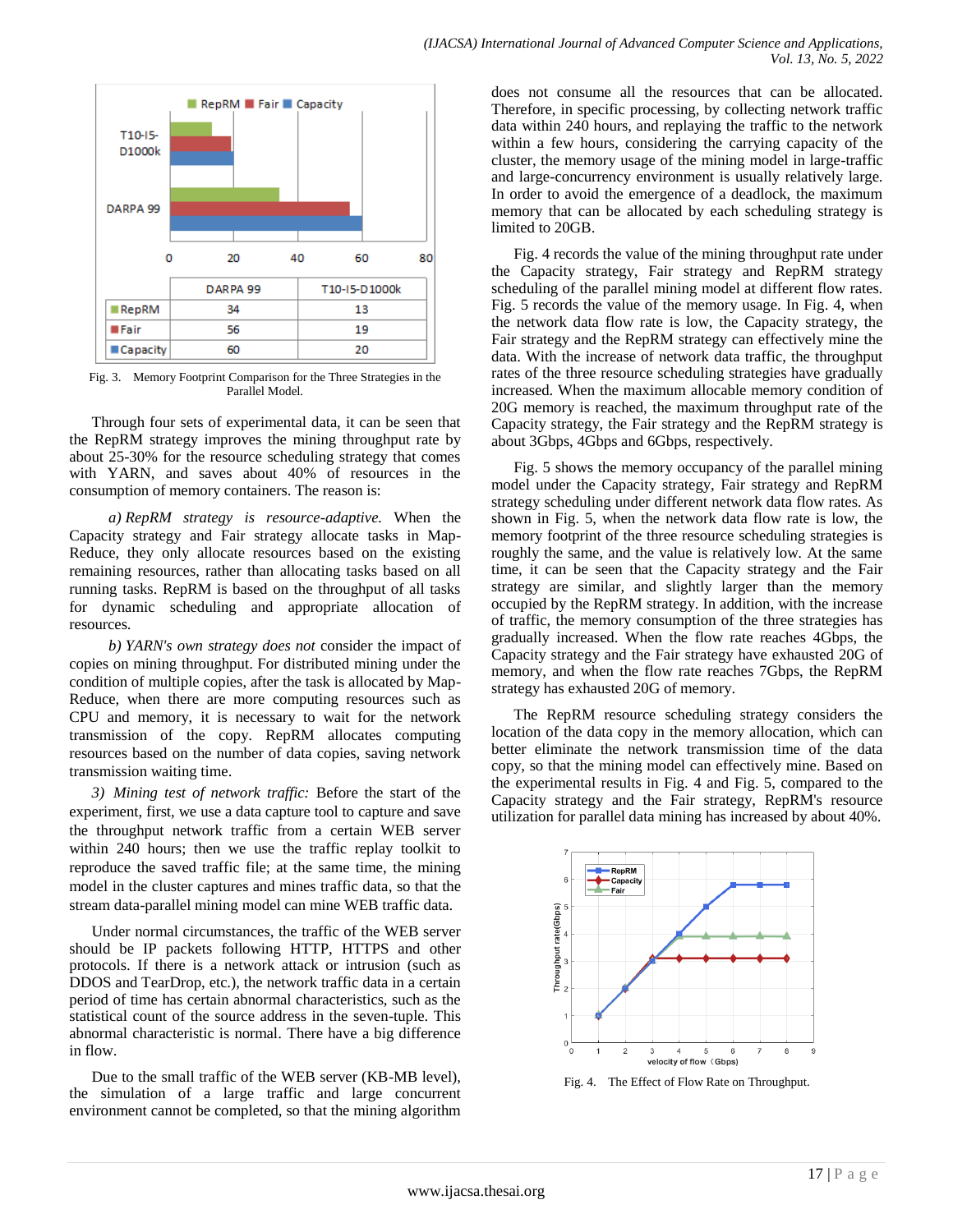

Fig. 5. The Effect of Flow Rate on Memory Consumption.

Table VII shows the accuracy and window size of parallel mining when using the RepRM strategy to schedule resources under different traffic conditions. According to Table Ⅶ, when the traffic reaches 6Gbps, because the RepRM resource scheduling strategy has exhausted 20GB of available memory, the network data packet mining capability of the mining model cannot be increased anymore. After that the sampling frequency of the window can only be modified. Mining is carried out, but the sampling method of streaming data seriously affects the accuracy of mining, which makes the accuracy rate continue to decline.

TABLE VII. PARALLEL MINING EXPERIMENTS USING REPRM RESOURCE **SCHEDULING** 

| Model               | <b>DELL FX2(Including 4 blade servers)</b>         |
|---------------------|----------------------------------------------------|
| Master              | 128GBRAM/<br>2TBDisk/Operating System CentOS 6.5   |
| Slave1-Slave3       | $64$ GBRAM/<br>2TBDisk/Operating System CentOS 6.5 |
| Hadoop version      | Cloudera 2.2                                       |
| Network environment | 1000M                                              |

#### V. CONCLUSION AND FUTURE WORK

For the mining of massive streams of data, resource allocation has always been a hot research topic. Researchers use various models to schedule CPU, memory, bandwidth, etc., in order to achieve ideal mining results. Especially when performing distributed mining of massive flow data, reasonable resource scheduling can achieve better mining results. However, most researchers did not consider the impact of the location of the data copy on the mining effect, and did not use the data copy as a resource for scheduling.

According to this, for distributed data mining, this paper takes the data copy in the cloud platform as a resource and incorporates it in the resource scheduling strategy for consideration, and realizes a copy-aware resource scheduling strategy RepRM. The RepRM strategy uses data copies as data resources, memory as computing resources, and uses a dynamic programming method to uniformly schedule data resources and computing resources, to improve the adaptability of the mining model to the data and computing resources in the cloud platform. In RepRM, data copies are regarded as resources that need to be allocated. At the same time, in order to solve the problem of data copy ratio, this paper adopts the dynamic programming method to achieve the maximum mining throughput of the cluster.

Then, this paper conducts simulation tests on parallel mining of streaming data through experiments. The test results prove that the RepRM resource scheduling strategy proposed in this paper has obviously advantages compared to the original resource scheduling strategy of Hadoop itself. After the homogeneous cluster is scheduled through the RepRM strategy, memory resources are saved by about 40-50% during parallel mining of streaming data, and the throughput rate is increased by 20%-30%. After the heterogeneous cluster is scheduled through dynamic planning, the throughput of parallel mining of streaming data is increased by 30-40%, saving about 40% of memory resources.

We aim to extend the RepEM strategy to the use of heterogeneous clusters by taking both the data copy and memory resource as resources and use Lattice point method to solve the problem. What'more, we plan to add more kinds of datasets for further research.

#### **REFERENCES**

- [1] Li Qiao, Zheng Xiao. Research Survey of Cloud Computing. Computer Science 2011, 38, 32-37.
- [2] Chi Xuebin, Gu Beibei, Wu Hong, et al. Analysis of the development status of high-performance computer systems and platforms[J]. Computer Engineering and Science, 2013, 35(11): 6-13.
- [3] Barddal J P, Bifet A. A Survey on Ensemble Learning for Data Stream Classification. Acm Computing Surveys 2017, 50, 23. 10.1145/3054925
- [4] C. Franke. Adaptivity in Data Stream Mining[D]. University of California at Davis, 2009.
- [5] Gomes H M, Bifet A, Read J, et al. Adaptive random forests for evolving data stream classification. Machine Learning 2017, 1-27. 10.1007/s10994-017-5642-8.
- [6] Wael Khallouli, Jingwei Huang. Cluster resource scheduling in cloud computing:literature review and research challenges. The Journal of supercomputing 2021[. 10.1007/s11227-021-04138-z.](https://link.springer.com/article/10.1007/s11227-021-04138-z)
- [7] Ghodsi A, Zaharia M, Hindman B, Konwinski A, Shenker S, Stoica I. Dominant resource fairness: fair allocation of multiple resource types. Proceedings of the 8th USENIX Conference on Networked Systems<br>Design and Implementation 2011, pp 323–336. Design and Implementation 2011, pp 10.5555/1972457.1972490.
- [8] Wang W, Li B, Liang B. Dominant resource fairness in cloud computing systems with heterogeneous servers. INFOCOM, 2014 Proceedings IEEE. IEEE 2014, pp 583–591[. 10.1109/INFOCOM.2014.6847983.](https://doi.org/10.1109/INFOCOM.2014.6847983)
- [9] Khamse-Ashari J, Lambadaris I, Kesidis G, Urgaonkar B, Zhao Y, Perserver dominant-share fairness (ps-dsf): a multi-resource fair allocation mechanism for heterogeneous servers. 2017 IEEE International Conference on Communications (ICC). IEEE 2017, pp 1–7. 10.5555/1972457.1972490.
- [10] Niu Z, Tang S, He B. Gemini: An adaptive performance-fairness scheduler for data-intensive cluster computing. 2015 IEEE 7th International Conference on Cloud Computing Technology and Science (CloudCom). IEEE 2015, pp 66–7[3.10.1109/CloudCom.2015.52.](https://doi.org/10.1109/CloudCom.2015.52)
- [11] Shao Y, Li C, Gu J, Zhang J, Luo Y. Efficient jobs scheduling approach for big data applications. Comput Indus Eng 117 2018. 249– 261[;10.1016/j.cie.2018.02.006.](https://doi.org/10.1016/j.cie.2018.02.006)
- [12] Ali Shakarami, Mostafa Ghobaei-Arani, Ali Shahidinejad, Mohammad Masdari, Hamid Shakarami. Data replication schemes in cloud computing: a survey. Cluster Computing 2021, pp 2545-2579. [10.1007/s10586-021-03283-7.](https://link.springer.com/article/10.1007/s10586-021-03283-7)
- [13] Najme Mansouri, Mohammad Masoud Javidi. A review of data replication based on meta-heuristics approach in cloud computing and data grid. Soft Computing 2020, pp 14503-14530. 10.1007/s00500-020- 04802-1.